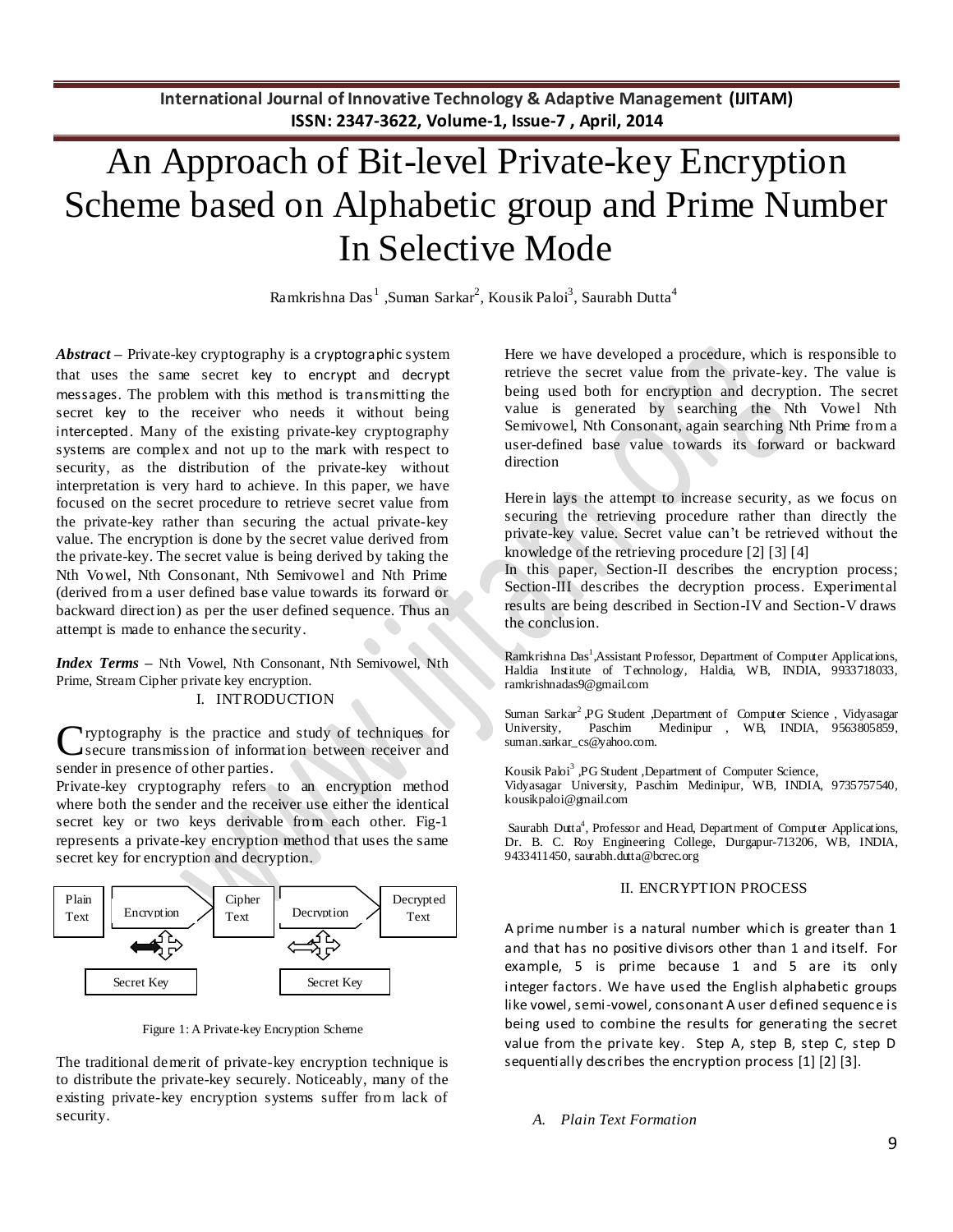Let 'a' is a character which is present in the inputted file. Fig-2 represents its 8-bit binary representation through an array PLAINTEXT with dimension 8.

| $Plaintey^*$ |                                   |                   |    |     |    | -----           | at ext 8 |
|--------------|-----------------------------------|-------------------|----|-----|----|-----------------|----------|
|              |                                   |                   |    |     |    |                 |          |
|              | $\gamma$ nd <sub>1-2</sub><br>JIL | $\gamma$ iu<br>υĸ | υĸ | bit | υn | 70 <sub>1</sub> | bit      |

Figure 2: Formation of Plain Text

*Step-A.1* Read one character at a time from the inputted file till we reached to the end of the file. Convert each character into 8-bit binary representation and store the value into the array PLAINTEXT with dimension 8.

#### *B. key Generation*

The size of the private-key is 40 bits having 7 blocks.  $1<sup>st</sup>$  5-bit block represents the choice of Sequence or combination number.  $2<sup>nd</sup>$  3-bit block represents the choice of Nth Vowel from English alphabet.  $3<sup>rd</sup>$  2-bit block holds the Nth Semivowel.  $4^{\text{th}}$  5-bit block holds the Nth Consonant.  $5^{\text{th}}$  2-bit block holds the Forward or Backward Movement.6<sup>th</sup> 6-bit block holds the Nth Prime.  $7<sup>th</sup>$  17-bit block holds the used defined base value.

Fig-3 represents block diagram of the 40-bit private-key.

|             |         |         | $1^{st}$ block $2^{nd}$ bblock $3^{st}$ block $4^{th}$ block $5^{th}$ block |          | $6^{\text{th}}$ block $7^{\text{th}}$ block |        |
|-------------|---------|---------|-----------------------------------------------------------------------------|----------|---------------------------------------------|--------|
| Sequence or | Nth     | Nth     | Nth                                                                         | Forward  | Nth                                         | Base   |
| combination | Vowel   | Semi    | Consonant                                                                   |          | Prime                                       | Value  |
| Number      |         | vowel   |                                                                             | backward |                                             |        |
|             |         |         |                                                                             |          |                                             |        |
|             |         |         |                                                                             |          |                                             |        |
|             |         |         |                                                                             |          |                                             |        |
|             |         |         |                                                                             |          |                                             |        |
|             |         |         |                                                                             |          |                                             |        |
| 5 bit       | $3$ bit | $2$ bit | 5 bit                                                                       | $2$ bit  | 6 bit                                       | 17 bit |

Figure-3: Block Diagram of 40-bit Private-key

*Step B.1* Read the user inputs for 7 blocks from the user. Convert those input values into corresponding bit size of their respective blocks and store the values in an array KEY with dimension 40.

#### *C. Formation of Secret Value from Private-key for Encryption*

A user-defined sequence value is stored in the  $1<sup>th</sup>$  block of the private-key The value of the  $2<sup>nd</sup>$  block,  $3<sup>rd</sup>$  block,  $4<sup>th</sup>$  block are being used to determine the Nth term of vowel, semi-vowel, consonant respectively. Selection of  $N<sup>th</sup>$  prime number is depending upon the  $6<sup>st</sup>$  block's value. The value of the  $5<sup>th</sup>$ block determines the forward or backward movement from the base value. The value of the  $7<sup>th</sup>$  block holds the base value. Searching of  $N^{th}$  prime would be done by making a forward(1) or backward(0) movement from the base value. Where N is a

positive integer in the range of  $(1\le N\le 64)$ . The user defined sequence value stored in  $1<sup>st</sup>$  block is being used to combine the results ( $N<sup>th</sup>$  (vowel, semi-vowel, consonant and prime number)) together.

*Step C.2* Determine the Nth prime number by making a forward or backward movement from the user-defined base value and generate the corresponding  $N<sup>th</sup>$  vowel, semi-vowel, consonant.

*Example:*-The example demonstrates the private-key formation and the secret value generation procedure. Fig-4 represents the bit wise representation of a private-key for some specific value.

| Comb(2)                                                        | Vwl(3)                        | $Se-Vwl(1)$                       | Consonant(5)       |    |  |  |  |  |  |  |  |
|----------------------------------------------------------------|-------------------------------|-----------------------------------|--------------------|----|--|--|--|--|--|--|--|
| 2<br>3<br>5 <sup>7</sup><br>4                                  | $7\overline{ }$<br>8<br>6     | 9<br>10<br>11                     | 12<br>13<br>-14    | 15 |  |  |  |  |  |  |  |
| $\theta$<br>$\mathbf{0}$<br>$^{(1)}$<br>$\theta$               |                               | 0                                 | $\mathbf{0}$       |    |  |  |  |  |  |  |  |
| - -----3-bit----- --2-bit-- -----------5-bit-<br>-------5-bit- |                               |                                   |                    |    |  |  |  |  |  |  |  |
|                                                                |                               |                                   |                    |    |  |  |  |  |  |  |  |
| $Fd\prime Bd(1)$                                               | Nth Prime(4)                  |                                   | Base Value(100)    |    |  |  |  |  |  |  |  |
| 18<br>19<br>16<br>17                                           | 20 21 22 23 24 25 26 27 28 29 |                                   | 30                 |    |  |  |  |  |  |  |  |
| $\cup$<br>0<br>0                                               | $^{(1)}$                      | $\mathbf{\Omega}$<br>$\mathbf{U}$ | $_{0}$<br>$\theta$ |    |  |  |  |  |  |  |  |
| $2-bit$                                                        | $6-bit$ ----------            | $------17-bit-$                   |                    |    |  |  |  |  |  |  |  |
|                                                                |                               |                                   |                    |    |  |  |  |  |  |  |  |
|                                                                | <b>Base Value</b>             |                                   |                    |    |  |  |  |  |  |  |  |
| 32<br>31<br>$33 \quad 34$                                      | 35 36 37 38 39 40             |                                   |                    |    |  |  |  |  |  |  |  |



0 0 0 1 1 0 0 1 0 0

-----------------------------------------------

User-defined base value is 100 which is store in  $7<sup>th</sup>$  block.  $5<sup>th</sup>$ block of the private-key is 1 so the prime number is taken by making a forward movement.  $2<sup>nd</sup>$  block of the private-key is 3, so the corresponding vowel is "i",  $3<sup>rd</sup>$  block of the private-key is 1, so the corresponding semi-vowel is " $w$ ".  $4<sup>th</sup>$  block of the private-key is 5, so the corresponding consonant is "g". As the 5<sup>th</sup> block value determines the forward movement so we have to make a forward movement (101,102,103...) from base value which is  $100 \text{ } .6^{\text{th}}$  block represents the Nth term which is 4. So we take the 4<sup>th</sup> prime number with a forward movement from base value. The number is 109. We combine all this result as per the combination no which is 2.The combination number is store in  $1<sup>st</sup>$  block. The definition of the combination is  $(N<sup>th</sup>$ vowel +  $N^{th}$  semi-vowel +  $N^{th}$  prime +  $N^{th}$  consonant). The result is combining as per the combination value. The value is "iw109g".Convert the value into the ASCII code and generate binary code from their Fig-5 represents the 40-bit representation of secret value.

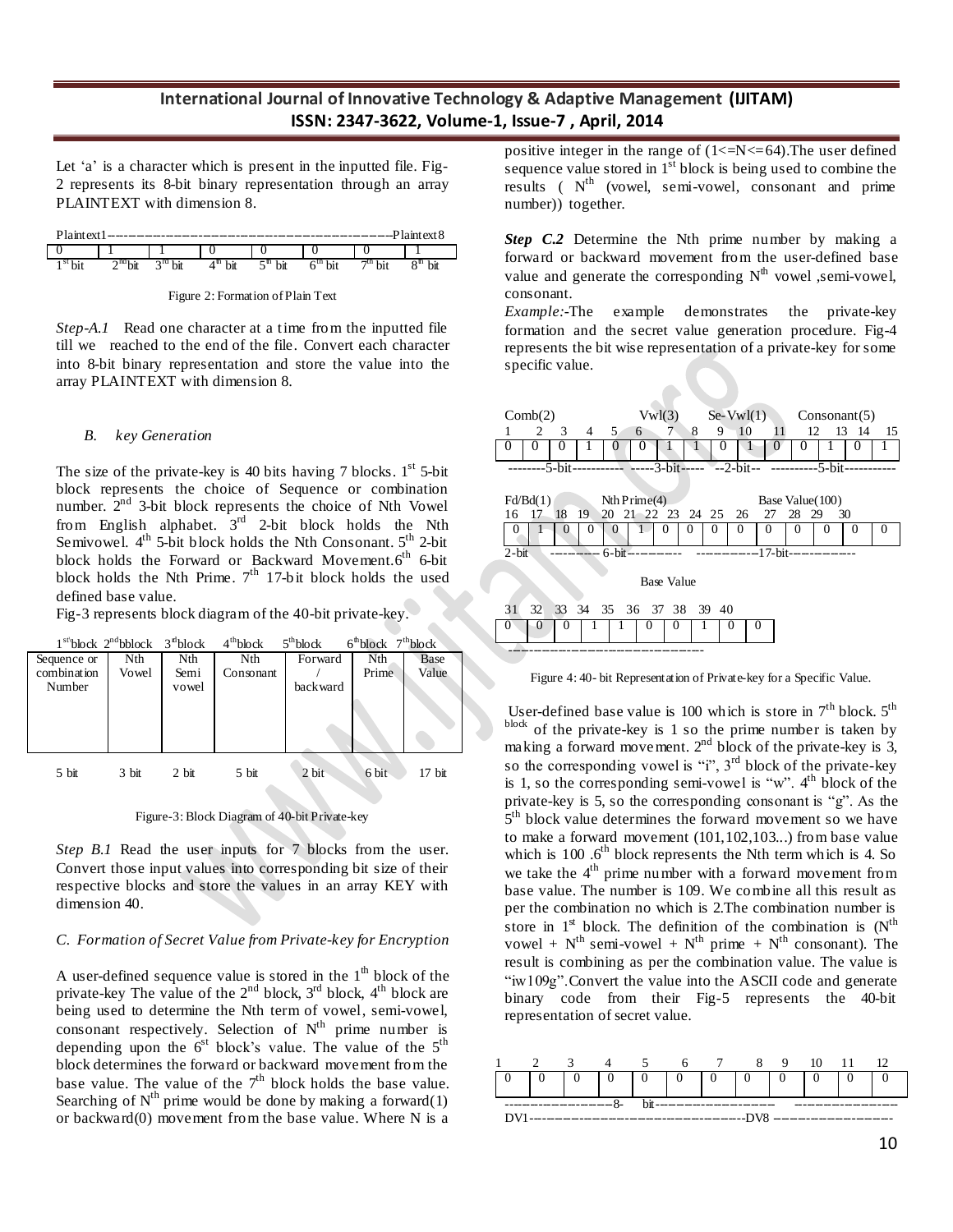|  |  | 14 15 16 17 18 19 20 21 22 23 24                                    |  |  |  |  |  |  |  |  |                                   |  |  |
|--|--|---------------------------------------------------------------------|--|--|--|--|--|--|--|--|-----------------------------------|--|--|
|  |  |                                                                     |  |  |  |  |  |  |  |  |                                   |  |  |
|  |  |                                                                     |  |  |  |  |  |  |  |  |                                   |  |  |
|  |  |                                                                     |  |  |  |  |  |  |  |  |                                   |  |  |
|  |  | 25 26 27 28 29 30 31 32 33 34 35 36 37 38 39 40                     |  |  |  |  |  |  |  |  |                                   |  |  |
|  |  | $\begin{array}{c c c c c c c} \hline 1 & 0 & 1 & 1 & 0 \end{array}$ |  |  |  |  |  |  |  |  | $\begin{bmatrix} 0 \end{bmatrix}$ |  |  |
|  |  |                                                                     |  |  |  |  |  |  |  |  |                                   |  |  |
|  |  |                                                                     |  |  |  |  |  |  |  |  |                                   |  |  |
|  |  |                                                                     |  |  |  |  |  |  |  |  |                                   |  |  |

Figure 5: 40- bit Representation of Secret Value derived from Private-key.

#### *D. XOR operation and Formation of Cipher Text*

Plain text is being encrypted by the 5 blocks of the secret value cumulatively where the block size is 8 bits. Bitwise XOR operation is being performed between the plain text and the secret value Fig-6 represents the encryption process

| Plain text<br>Single character |                                                                                                           |  |                        |                 |                         |                                |                 |                                |                   |                   |                                   |  |
|--------------------------------|-----------------------------------------------------------------------------------------------------------|--|------------------------|-----------------|-------------------------|--------------------------------|-----------------|--------------------------------|-------------------|-------------------|-----------------------------------|--|
|                                | 8-bit binary representation of a character                                                                |  |                        |                 |                         |                                |                 |                                |                   |                   |                                   |  |
| -Plain text 8<br>Plain text1-  |                                                                                                           |  |                        |                 |                         |                                |                 |                                |                   |                   |                                   |  |
| $1st$ bit                      | $2nd$ bit                                                                                                 |  | 3 <sup>rd</sup><br>bit | 4 <sup>th</sup> | bit                     | $5th$ bit                      |                 | $\overline{6}^{\text{th}}$ bit |                   | <sup>th</sup> bit | $8th$ bit                         |  |
| XOR operation                  |                                                                                                           |  |                        |                 |                         |                                |                 |                                |                   |                   |                                   |  |
| $8 - bit$                      |                                                                                                           |  | $8 - bit$              |                 | $8 - bit$               |                                |                 | $8 - bit$                      |                   |                   | $8-bit$                           |  |
| $(Block -1)$                   |                                                                                                           |  | Block $-2$ )           |                 |                         | $(Block -3)$                   |                 | $(Block-4)$                    |                   |                   | $\left( \text{Block } -5 \right)$ |  |
|                                | 40-bit binary representation of secret value derived from key (DV)<br>-----Ciphertext8<br>$Cipher text1-$ |  |                        |                 |                         |                                |                 |                                |                   |                   |                                   |  |
| $1st$ bit                      | $2nd$ bit                                                                                                 |  | 3 <sup>rd</sup><br>bit |                 | $\overline{4^{th}}$ bit | $\overline{5}^{\text{th}}$ bit | 6 <sup>th</sup> | <b>bit</b>                     | <sup>th</sup> bit |                   | 8 <sup>m</sup><br>bit             |  |
|                                |                                                                                                           |  |                        |                 |                         |                                |                 |                                |                   |                   |                                   |  |

8-bit binary representation of an encrypted character.

Cipher text Single character

Figure 6: XOR operation between Plain Text and Secret Value.

Cumulative XOR operation is performed between plain text and the secret value.5<sup>th</sup> block,4<sup>th</sup> block,3<sup>rd</sup> block, 2<sup>nd</sup> block and the  $1<sup>st</sup>$  block of the secret value (DV) are used for XOR respectively After 5 times, we get the binary value of corresponding ASCII code of a final encrypted character. In this way cipher text file is generated and sent to the receiver with the secret private-key file. Fig-7 demonstrate the total XOR procedure between plain text and the secret value where IET means intermediate encrypted text

|            | (Plain text)                                                           |            |
|------------|------------------------------------------------------------------------|------------|
|            | $1st$ pass<br>$PT1$ ------------PT8<br>$(X-OR)$<br>$DV33$ --------DV40 |            |
|            | $2nd$ pass<br>$E[T]$ -------ET8(1)<br>$(X-OR)$<br>$DV25$ --------DV32  |            |
| Decryption | $IET1$ ---------- $IET8(2)$<br>3rd pass                                | Encryption |
|            | DV17----------DV24<br>$(X-OR)$                                         |            |
|            | $DV9$ -----------DV16<br>$(X-OR)$                                      |            |
|            |                                                                        |            |
|            |                                                                        |            |

| $DV1$ -----------DV8 $(X-OR)$         |  |
|---------------------------------------|--|
| $CT1$ -----------CT8<br>(Cipher Text) |  |

Figure 7: Block wise Cumulative XOR operation between Plain Text and Secret Value derived from the Private-key.

*Step D.1* Perform XOR operation between the array PLAINTEXT and DERIVEDVALUE. We consider last block, middle block and  $1<sup>st</sup>$  block of the array DERIVEDVALUE for XOR operation in  $1<sup>st</sup>$  pass,  $2<sup>nd</sup>$  pass and in  $3<sup>rd</sup>$  pass respectively. Intermediate result is stored into an array IET with dimension 8. And final result is stored into array ENCRYPTED with dimension 8.Corresponding ASCII code is generated from of the array ENCRYPTED and from there we get the encrypted character a' from plain text whose ASCII value is 97. We generate the plain text in step-A and secret value in step-C. Now we perform the XOR operation between the plain text and the secret value. Fig-8 represents the XOR procedure

|                     | Plaintext1             |                      |                  |                                       |                       |                     |                       | -Plaintext8               |  |  |
|---------------------|------------------------|----------------------|------------------|---------------------------------------|-----------------------|---------------------|-----------------------|---------------------------|--|--|
|                     |                        |                      |                  |                                       | 0                     | $\frac{0}{6}$ bit   |                       |                           |  |  |
| 1 <sup>st</sup> bit |                        | $2^{nd}$ bit         | $3rd$ bit        | 4 <sup>th</sup> bit                   | $5th$ bit             |                     | $7th$ bit             | $8th$ bit                 |  |  |
|                     |                        |                      |                  |                                       | XOR operation         |                     |                       |                           |  |  |
| DV33-               |                        |                      |                  |                                       |                       |                     |                       | <b>DV40</b>               |  |  |
|                     |                        |                      |                  | 0                                     | 0                     |                     |                       |                           |  |  |
| $33th$ bit          |                        | 34 <sup>nd</sup> bit | $35rd$ bit       | $36th$ bit                            | $37th$ bit            | $38th$ bit          | $39th$ bit $40th$ bit |                           |  |  |
|                     |                        |                      |                  | Intermediate Encrypted Text (IET (1)) |                       |                     |                       |                           |  |  |
|                     |                        |                      | 0                | $\boldsymbol{0}$                      | $\Omega$              |                     |                       | $\Omega$                  |  |  |
| $1st$ bit           |                        | $2nd$ bit            | $3rl$ bit        | 4 <sup>th</sup> bit                   | $5^{\text{th}}$ bit   | $6th$ bit           | $7th$ bit             | $8th$ bit                 |  |  |
|                     |                        |                      |                  | XOR operation                         |                       |                     |                       |                           |  |  |
| DV25-               |                        |                      |                  |                                       |                       |                     |                       | <b>DV32</b>               |  |  |
|                     |                        |                      |                  |                                       | 0                     |                     |                       |                           |  |  |
| $17th$ bit          |                        | $18nd$ bit           | $19rd$ bit       | $20th$ bit                            | $21th$ bit            | $22th$ bit          | $23th$ bit            | $24th$ bit                |  |  |
|                     |                        |                      |                  |                                       |                       |                     |                       |                           |  |  |
|                     |                        |                      |                  | Intermediate Encrypted Text (IET (2)) |                       |                     |                       |                           |  |  |
|                     |                        |                      |                  | 1                                     | $\overline{0}$        | 0                   | 0                     | $\mathbf{0}$<br>$8th$ bit |  |  |
| 1 <sup>st</sup> bit |                        | $2nd$ bit            | $3rt$ bit        | 4 <sup>th</sup> bit                   | $5th$ bit             | $6th$ bit           | $7th$ bit             |                           |  |  |
|                     | XOR operation<br>DV17- |                      |                  |                                       |                       |                     |                       |                           |  |  |
|                     |                        |                      |                  |                                       |                       |                     |                       |                           |  |  |
|                     |                        |                      |                  |                                       |                       |                     |                       |                           |  |  |
|                     |                        |                      |                  | 1                                     |                       |                     | 0                     |                           |  |  |
| $17th$ bit          |                        | $18nd$ bit           | $19rd$ bit       | $20th$ bit                            | $21th$ bit            | $22th$ bit          | $23th$ bit            | $24th$ bit                |  |  |
|                     |                        |                      |                  | Intermediate Encrypted Text (IET (3)) |                       |                     |                       |                           |  |  |
|                     |                        |                      | 0                | $\overline{0}$                        |                       |                     | 0                     |                           |  |  |
| $1st$ bit           |                        | $2nd$ bit            | $3rt$ bit        | $4th$ bit                             | $5^{\mathrm{th}}$ bit | 6 <sup>th</sup> bit | $7th$ bit             | $8th$ bit                 |  |  |
|                     |                        |                      |                  |                                       | XOR operation         |                     |                       |                           |  |  |
| DV9-                |                        |                      |                  |                                       |                       |                     |                       |                           |  |  |
|                     |                        | 0                    | $\boldsymbol{0}$ | $\boldsymbol{0}$                      |                       |                     | 0                     |                           |  |  |
| $9th$ bit           |                        | $10nd$ bit           | $11^{x}$ bit     | $12th$ bit                            | $13th$ bit            | $14th$ bit          | $15th$ bit            | $16th$ bit                |  |  |
|                     |                        |                      |                  |                                       |                       |                     |                       |                           |  |  |
|                     |                        |                      | $\overline{0}$   | Encrypted Text (IET (4))<br>0         | 0                     | $\overline{0}$      |                       |                           |  |  |
| $1st$ bit           |                        | $2nd$ bit            | $3rt$ bit        | $4th$ bit                             | $5th$ bit             | $6th$ bit           | $7th$ bit             | $8th$ bit                 |  |  |
|                     |                        |                      |                  |                                       | XOR operation         |                     |                       |                           |  |  |
| DV1--               |                        |                      |                  |                                       |                       |                     |                       |                           |  |  |
|                     |                        | $\boldsymbol{0}$     | $\boldsymbol{0}$ | $\boldsymbol{0}$                      | 0                     | $\boldsymbol{0}$    | $\boldsymbol{0}$      | 0                         |  |  |
| $1th$ bit           |                        | $2nd$ bit            | $3rt$ bit        | $4th$ bit                             | $5^{\text{th}}$ bit   | $6th$ bit           | $7th$ bit             | $8th$ bit                 |  |  |
|                     |                        |                      |                  |                                       |                       |                     |                       |                           |  |  |
| $\overline{0}$      |                        | 1                    | $\overline{0}$   | Cipher Text<br>$\boldsymbol{0}$       | $\boldsymbol{0}$      | $\overline{0}$      | $\mathbf{0}$          | $\overline{0}$            |  |  |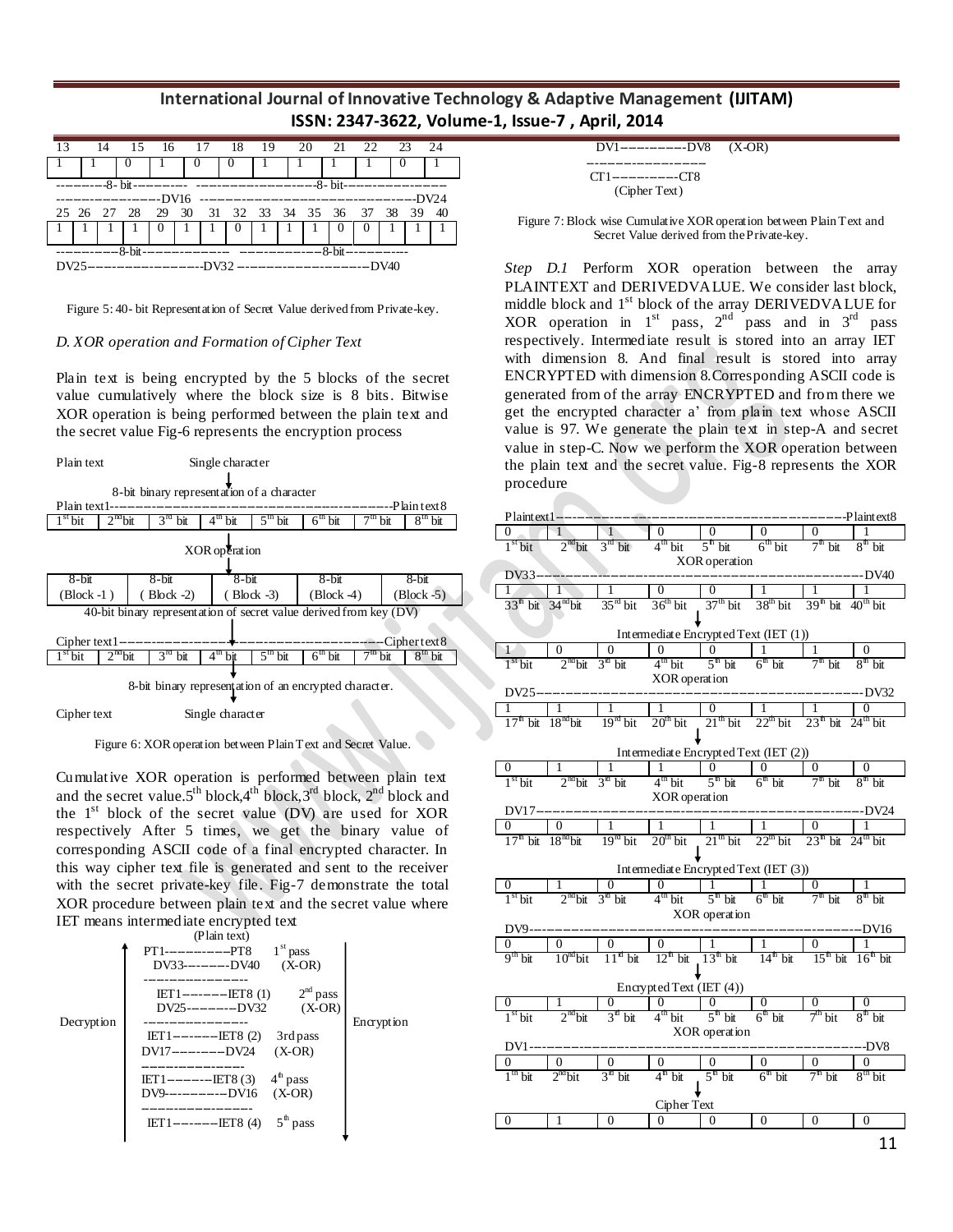| $1^{\text{st}}$ bit $2^{\text{nd}}$ bit $3^{\text{st}}$ bit $4^{\text{th}}$ bit $5^{\text{th}}$ bit $6^{\text{th}}$ bit $7^{\text{th}}$ bit $8^{\text{th}}$ bit |  |  |
|-----------------------------------------------------------------------------------------------------------------------------------------------------------------|--|--|
|-----------------------------------------------------------------------------------------------------------------------------------------------------------------|--|--|

Figure 8: Generation of Cipher Text by Block Wise Cumulative XOR operation between Plain Text and Secret Value. Intermediate

ASCII value corresponding to the cipher text is 64 and the character corresponding to that ASCII is  $\partial$  ' $\partial$ ' In this way all the characters are encrypted and stored into the cipher text file. The encrypted file is sent to the receiver with the secret private-key file.

## III. DECRYPTION PROCESS

## *A Conversion of Cipher Text into Predefined Format*

The receiver read one character at a time from the cipher text file till he/she reach to the end of the file and converts the character into 8 bit binary format and store it into an array CIPHERTEXT with dimension 8.

## *B. Formation of Secret Value from Private-key for Decryption*

Derive the secret value from the private-key by using step- C and store that 40-bit binary value into an array DERIVEDVALUE with dimension 40.

## *C. XOR operation and Formation of Decrypted Text*

*Step C.1* Perform XOR operation between the array CIPHERTEXT and DERIVEDVALUE. We consider 1<sup>st</sup> block,  $2<sup>nd</sup>$  block,  $3<sup>rd</sup>$  block,  $4<sup>th</sup>$  block and last block of the array DERIVEDVALUE for XOR operation in  $1<sup>st</sup>$  pass,  $2<sup>nd</sup>$  pass,  $3<sup>rd</sup>$ pass, 4<sup>th</sup> pass, 5<sup>th</sup> pass respectively. Intermediate result is stored into an array IET with dimension 8. And final result is stored into array DECRYPTED with dimension 8. Corresponding ASCII code is generated from of the array DECRYPTED and from there we get the decrypted character which is stored into decrypted text file.

*Example* - we read a character '@' from the cipher text whose ASCII value is 64. We convert 64 in 8-bit binary representations and store it into an array CT. The secret value is derived in the step-C. Now we perform XOR operation between the cipher text and the secret value. Fig-9 represents the XOR procedure.

| Ciphertext1-<br>$-Ciphertext 8$ |  |           |                     |                       |                                                               |                 |  |  |  |  |  |
|---------------------------------|--|-----------|---------------------|-----------------------|---------------------------------------------------------------|-----------------|--|--|--|--|--|
|                                 |  |           |                     |                       |                                                               |                 |  |  |  |  |  |
| $2nd$ hit                       |  |           | $5^{\text{th}}$ bit | $6th$ bit             | $7th$ hit                                                     | $8^{\rm m}$ bit |  |  |  |  |  |
| XOR operation                   |  |           |                     |                       |                                                               |                 |  |  |  |  |  |
|                                 |  |           |                     |                       |                                                               | -DV8            |  |  |  |  |  |
|                                 |  |           |                     |                       |                                                               |                 |  |  |  |  |  |
|                                 |  |           |                     |                       | $7th$ bit                                                     | bit             |  |  |  |  |  |
|                                 |  | $3nd$ bit |                     | $4^{\mathrm{th}}$ bit | $3rd$ bit<br>$2nd$ hit<br>$5th$ bit<br>$6th$ bit<br>$4th$ bit |                 |  |  |  |  |  |



Figure 9: Generation of Decrypted text by Block Wise Cumulative XOR operation between Cipher Text and Secret Value.

ASCII value corresponding to the decrypted text is 97 and the character corresponding to that ASCII is 'a'. In this way all the characters are decrypted and stored into the decrypted file and receiver is able to get the plain text.

#### IV. EXPERIMENTAL RESULT & DISCUSSION

The encryption of a plain text is done by using the 4th prime number with a forward movement from the user-defined base value 100. The encryption or decryption has taken 18922 milliseconds. Table-I demonstrates the content of the source files, encrypted file and the decrypted file.

| of<br>Content       | the Content                              | of | the  | Content                | the |
|---------------------|------------------------------------------|----|------|------------------------|-----|
| Source File (f.txt) | Encrypted                                |    | File | Decrypted File         |     |
|                     | $(f$ en.txt)                             |    |      | $(f \text{det} x)$     |     |
| qwertyuioplkjhgfdsa | $\text{supp}\sqrt{\text{wkm}}$ mihjedfqc |    |      | qwertyuioplkjhgfdsazxc |     |
| $zxchm$ .           | xza`lo                                   |    |      | $b$ nm.                |     |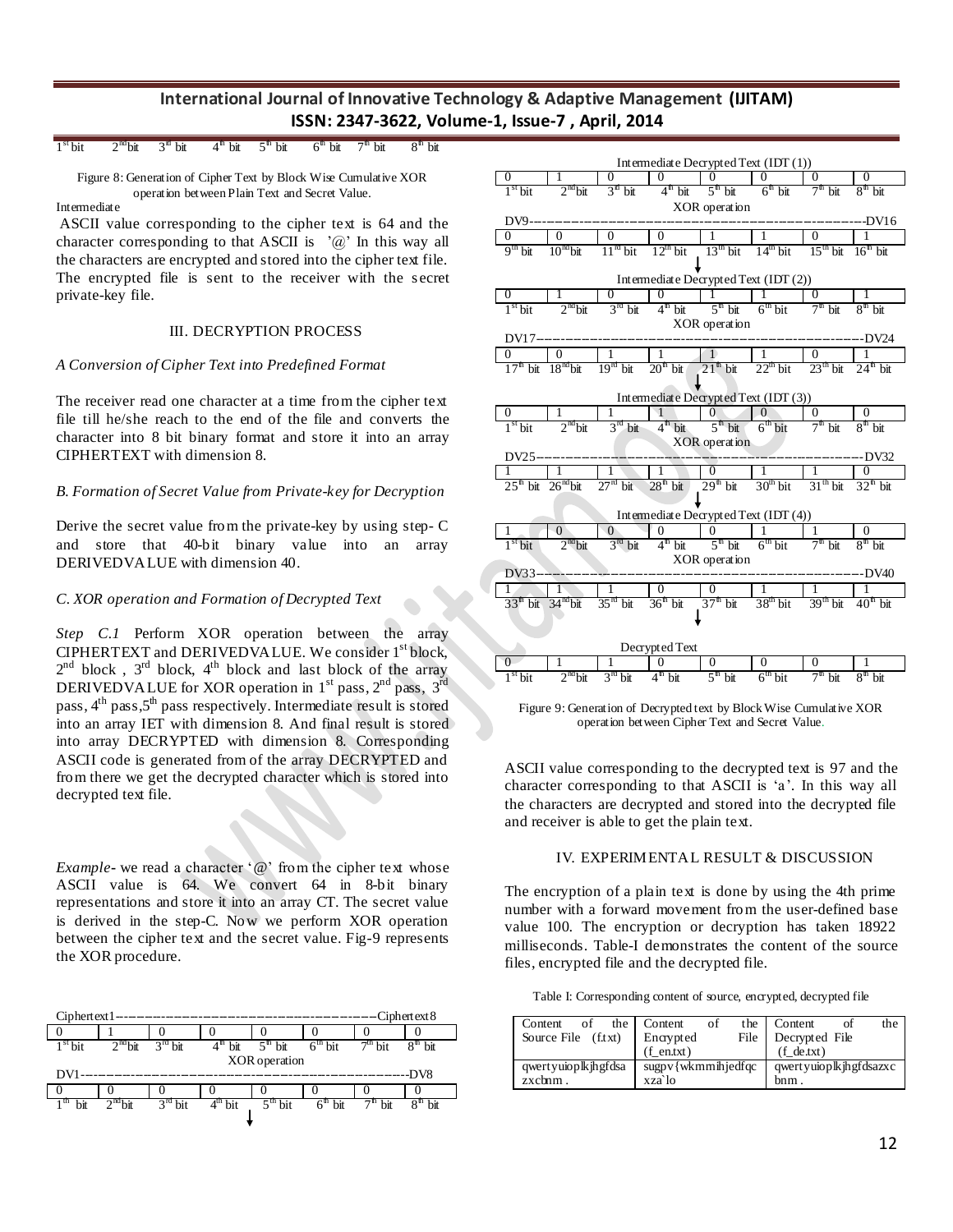We have executed our program on 20 number of files of different types (\*.com,\*.txt,\*.exe,\*.sys and \*.dll). The Execution results are being displayed in the Table II, Table III, Table IV and Table V, Table VI [5].

Table II: Execution Result for \*.com files

| Source File name | Source File | Encrypted File | Encryption /    |
|------------------|-------------|----------------|-----------------|
|                  | size (Byte) | size           | Decryption time |
|                  |             | (Byte)         | (Mille seconds) |
| loadfix.com      | 1131        | 1131           | 52294           |
| README.COM       | 4217        | 4217           | 127921          |
| diskcomp.com     | 9216        | 9216           | 218038          |
| kb16.com         | 14710       | 14710          | 273709          |

Table III: Execution Result for \*.txt files

| Source File name   | Source File<br>size (Byte) | Encrypted File<br>size<br>(Byte) | Encryption /<br>Decryption time<br>(Mille seconds) |
|--------------------|----------------------------|----------------------------------|----------------------------------------------------|
| ReadMe.txt         | 286                        | 286                              | 55975                                              |
| <b>LICENSE.TXT</b> | 4829                       | 4829                             | 155739                                             |
| TechNote.txt       | 9232                       | 9232                             | 188882                                             |
| ROMAN.TXT          | 14423                      | 14423                            | 270968                                             |

Table IV: Execution Result for \*.exe files

| Source File name   | Source File | Encrypted | Encryption /       |
|--------------------|-------------|-----------|--------------------|
|                    | size (Byte) | File size | Decryption<br>time |
|                    |             | (Byte)    | (Mille seconds)    |
| <b>WINSTUB.EXE</b> | 578         | 578       | 35883              |
| mqsvc.exe          | 4608        | 4608      | 87773              |
| label.exe          | 9728        | 9728      | 165797             |
| shadow.exe         | 4848        | 4848      | 156108             |

| Table V: Execution Result for *.sys files |  |
|-------------------------------------------|--|
|-------------------------------------------|--|

| Source File name | Source File | Encrypted | Encryption /       |
|------------------|-------------|-----------|--------------------|
|                  | size (Byte) | File size | Decryption<br>time |
|                  |             | (Byte)    | (Mille seconds)    |
| <b>VIAPCLSYS</b> | 2712        | 2.712     | 83916              |
| rootmdm.sys      | 5888        | 5888      | 115956             |
| sffp_mmc.sys     | 10240       | 10240     | 226806             |
| smclib.sys       | 14592       | 14592     | 225844             |

Table VI: Execution Result for \*.DLL files

| Source File name | File<br>Source | Encrypted | Encryption /       |
|------------------|----------------|-----------|--------------------|
|                  | size (Byte)    | File size | Decryption<br>time |
|                  |                | (Byte)    | (Mille seconds)    |
| iconlib.dll      | 2560           | 2560      | 88577              |
| <b>KBDAL.DLL</b> | 6656           | 6656      | 172681             |
| panmap.dll       | 10240          | 10240     | 171292             |
| tcpmib.dll       | 14848          | 14848     | 347675             |

Figure 10 graphically shows how encryption time changes with size of the file being encrypted. It clearly indicates that the time required for encryption or decryptions do not depend on the type of the file, but depend only on its size.



Figure 10: Relationship between Encryption Time and Source File Size

The Pearsonian Chi-square test has been performed here to decide whether the sample of encrypted files may be supposed to have arisen from a specified population. The Pearsonian Chi-square is defined as follows:  $X2 = \sum \{(f\ 0 - f\ e)\}$  /  $f\ e$ } Here  $f$  e and  $f$  0 respectively stand for the frequency of a character in the source file and that of the same character in the corresponding encrypted file. [5]]]

If the Chi-square value is a higher one that means there is a higher frequency in source file and a lower frequency in encrypted file for a specific character. Incidentally it is observed in Table VII that the proposed encryption procedure having highly satisfactory chi-square values for all the files.

Table VII: Chi Square test Result on different files.

| Source File name | Source File<br>size (Byte) | Encrypted<br>File<br>size<br>(Byte) | Test<br>Chi-square<br>Value |
|------------------|----------------------------|-------------------------------------|-----------------------------|
| kb16.com         | 14.710                     | 14710                               | 205,000000                  |
|                  |                            |                                     |                             |
| <b>KBDAL.DLL</b> | 6656                       | 6656                                | 375,000000                  |
| mqsvc.exe        | 4608                       | 4608                                | 1075.00000                  |
| Smclib. sys      | 14592                      | 14592                               | 5187.00000                  |
| <b>AABTXT</b>    | 20000                      | 20000                               | 500.000000                  |

#### V. CONCLUSION

Here we proposed a private-key encryption scheme based on bitwise XOR operation between the plain text and the secret value. The secret value is the  $N<sup>th</sup>$  prime number counted by making a forward or backward movement from the userdefined base value and combination of English alphabetic character. Where N is a positive integer in the range of  $(1\le N\le 63)$ . So as the base value or the Nth term is changed then the corresponding prime number is also being changed. Thus the security is increased.

The process of retrieving the secret value from the private-key is only being known by the receiver and the sender. So it is not possible for an unauthorised person to derive the secret value only with the presence of private-key. Thus the security is increased in a great entrance.